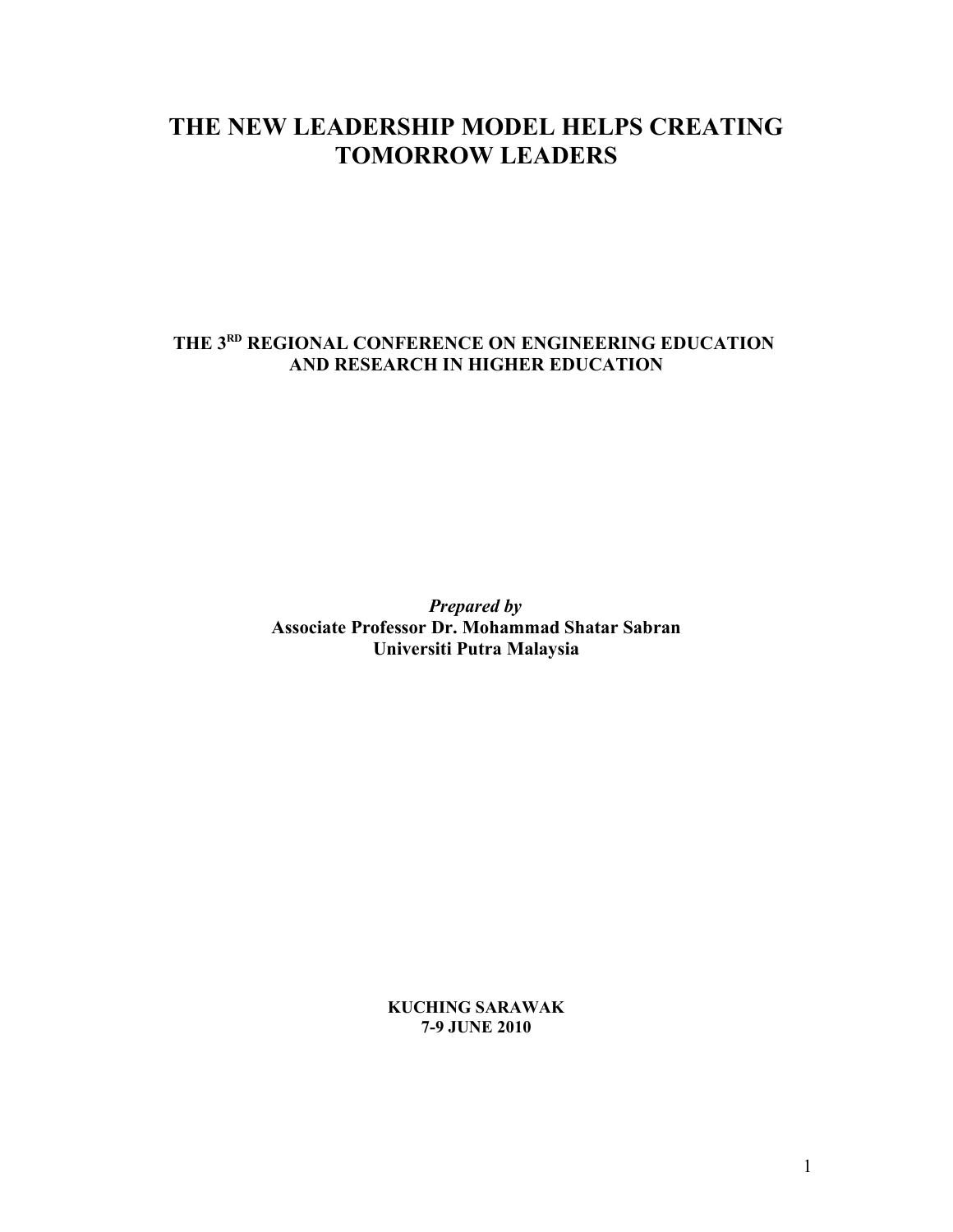### **THE NEW LEADERSHIP MODEL HELPS CREATING TOMORROW LEADERS**

#### **Introduction**

Many people like to be leaders or appointed to be one either in the area of politics or management. People are willing to do almost everything to obtain the position as leaders. But, how many of them are prepared or trained to be one? Or if they are lucky enough to be selected as leaders, could they carry the responsibilities effectively as what have been expected. Do the leaders have all the criteria needed to be leaders? These are some of the questions and issues that need to be addressed when we are taking about leadership. Thus, the objective of this paper is to explain and give guidelines to any organization mainly the higher learning institutions how to train and produce good quality leaders who eventually would be the future leaders either for the organization or for the country. In order to achieve the objective, this paper would introduce a new leadership model for tomorrow effective and holistic leaders. The model known as Shatar-Azali (SA) Model will discuss and illustrate the process required before effective and holistic leaders are produced. Prior to the discuss of SA Model, it is necessary to understand the definition and the principles of leadership.

#### **What is leadership?**

Leadership is the behavioral process of influencing the activities of an individual or group to accomplish goals in a given situation. Leadership is a learned behavioral skills which includes the ability to help others achieve their potential as individuals and as team members (Robinson, Jr. 1994: 44).

Community Development Academy (CDA) has illustrated that leaders could be defined in three different ways: (1) positional, (2) functional, and (3) influence behind the scene. Positional leaders are those who have been appointed to hold certain positions in the organization, such as the head of the department, the head of the club, or the head of the association. This position may be appointed either by the people in the organization themselves or by the authority in the areas.

Functional leaders are those who are recognized as leaders based on what they are involved in. The economic leader and the social leader are two of the examples. This is because, there are some peoples who are good in certain activities and they tend to become a leader in that particular activity only. Once the activity is ended, they are no longer considered as a leader.

Leaders categorized as "influence behind the scene" are based on the assumption that the reputational approach recognizes the potential and likelihood of affecting issues, activities, or decisions as a measurement of leadership. It also assumed that leadership participants are aware of other participants and acknowledge them as leaders (Campbell, 1999).

#### **The Principles of leadership**

Jerry and Robinson, Jr. (1994: 44) have outlined ten important principles of leadership in organization. These ten principles are based on the philosophy of organizational development, leadership development and community development. Most of the principles cannot stand alone, instead each should be understood and practiced in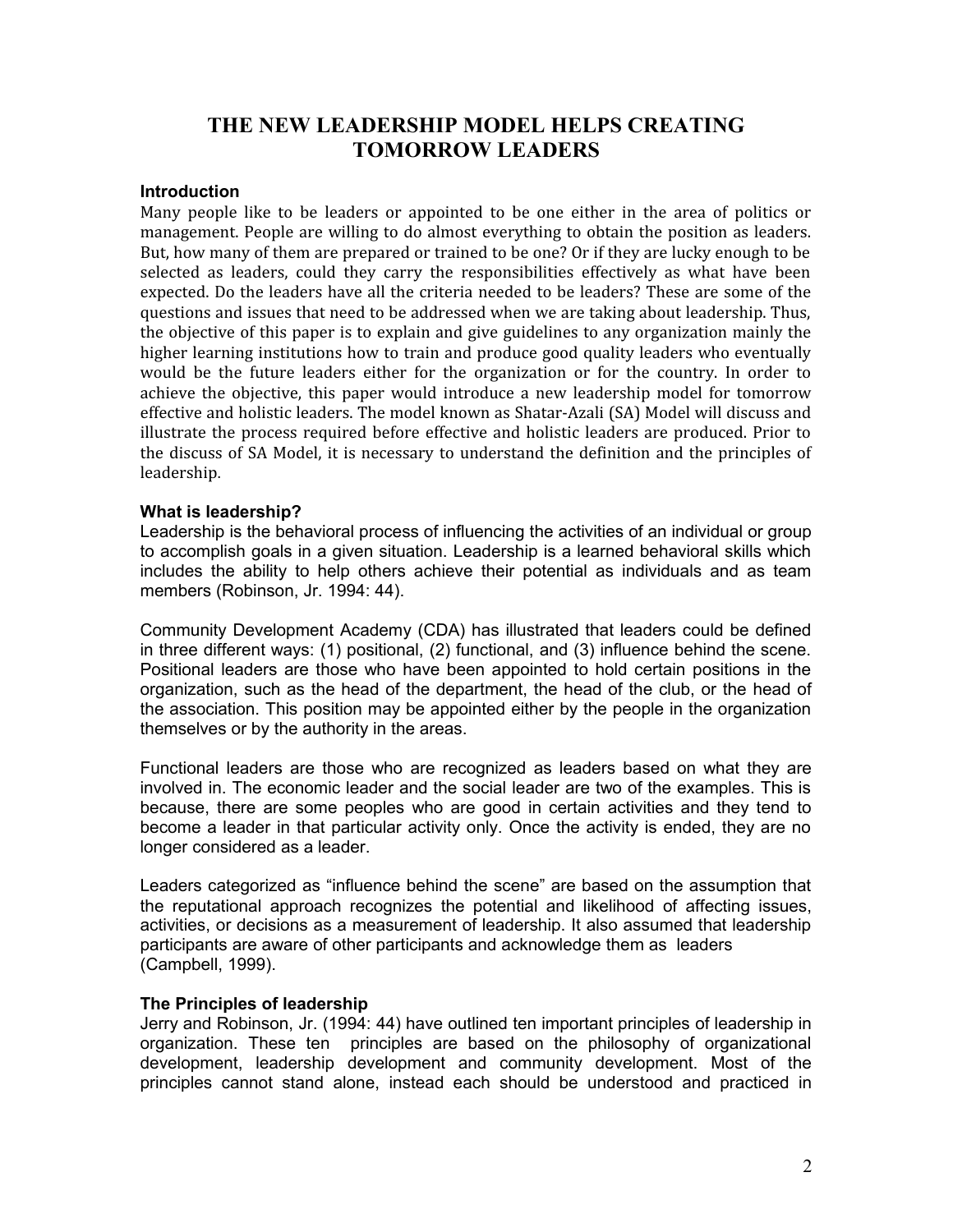relation to the other nine and in relation to the members of the group and situation in the organization.

#### **1. Everyone is a leader**

Group members do not have equal knowledge and skills (Bennis, 1989), but each person can excel in some aspect of organizational leadership. Organizational leaders must know the people in the organization and volunteers well enough to discover the ability of most of the people in the organization, even if abilities and skills are limited.

#### 2. **Leadership behavior is a learned skills**

Leaders are not born, they are developed or made. Leaders usually evolve. Leadership is learned by copying role models, by trial, error and experience, and by study. Regardless who the leaders are, they can become a better leader by studying, practicing new behaviors and asking for constructive feedback from the groups.

#### **3. Team work**

Involving others in planning, program development, delivery and evaluation is the key to team work in organizations. Successful leaders are those who usually involved and continue to involve others.

#### **4. Permit every team member to lead at some time**

Leaders can not know all the answers to every problem in organization. One person does not have enough energy or time to solve all the problems faced in the organizations, especially those organizations working multi level departments, units or ministers. To succeed, people in the organization and leaders must depend on one another. When one individual or one group monopolizes power, resources and time, and takes all the credit, failure is imminent.

#### **5. Everyone, in some capacity, is superior**

Leaders may have to look closely to find something which someone can contribute to a specific efforts in the organization. Soon leaders will discover that many people have skills and abilities which leaders do not posses.

#### **6. Democratic leadership is not permissive leadership**

There is a common myth that team leadership is permissive, and autocratic persons are especially prone to believe this myth. While democratic leadership is more flexible, it is not unstructured. Many studies have shown that peer or work groups have more influence than the boss over the behavior of their fellows workers (Stogdill, 1974). Sometimes, democratic leadership is more difficult because more time, accommodation to divergent ideas and more people skills are required. Democratic leadership is developmental leadership because, through this system, it is easier to develop new leadership in an organization.

#### **7. Democratic or team-centered leadership is not always best**

When crisis arises, such as flood or fire, there is no time to call a committee meeting. Someone must make decisions and do something quickly. Democratic groups should develop policies as a group, then, the leader can be made responsible for implementing the policy. The leader cannot accommodate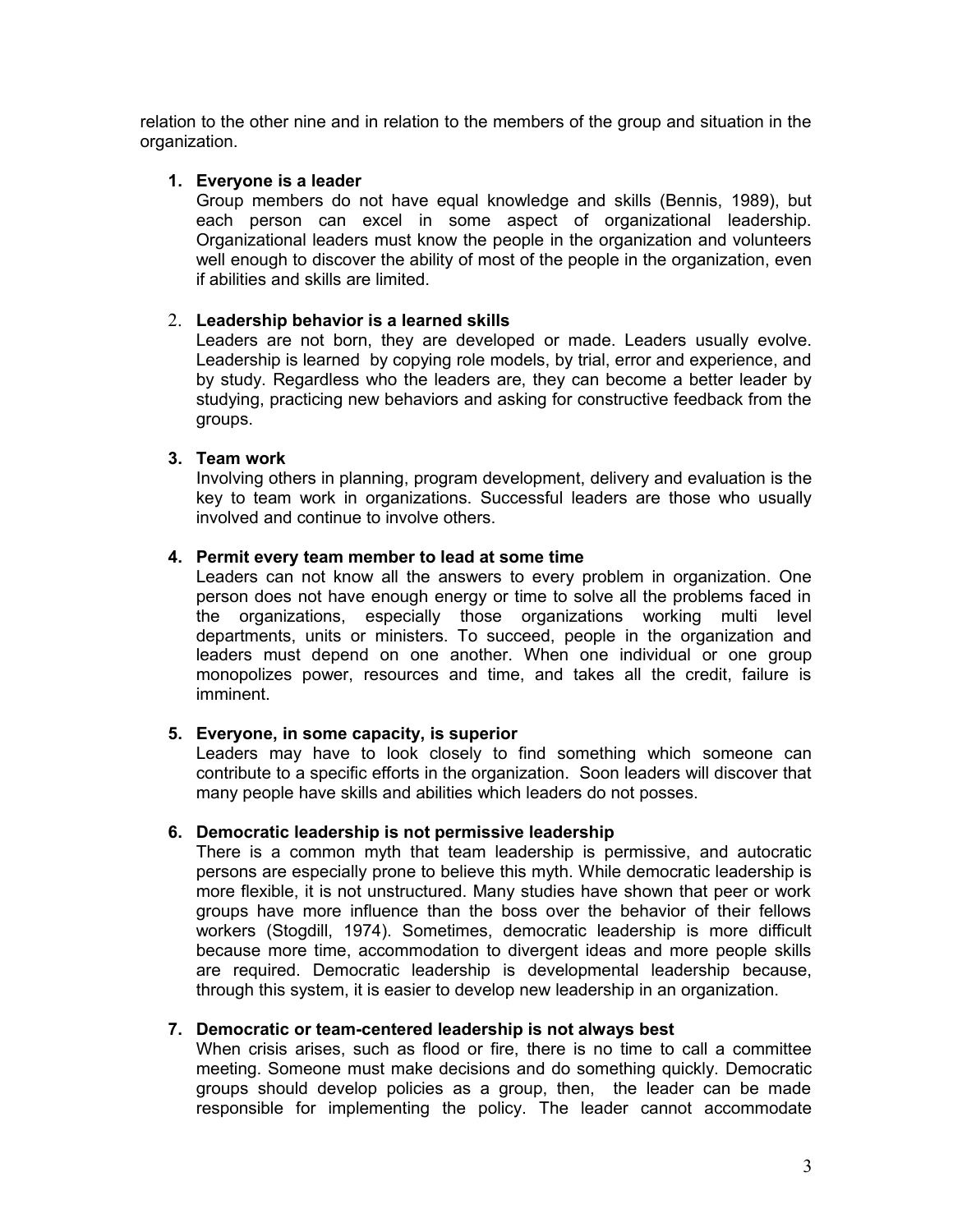everyone or do everything in a group. For example, sometimes leaders encounter irresponsible people who must be told what to do, when and how (Hersey and Blanchard, 1993).

#### **8. Autocratic leadership is not always bad**

Some situations require the leader to take charge decisively, to exhibit and use authority and power. This is especially effective when the leaders are initiating an activity with people who are immature, irresponsible, disloyal or incorrigible. It is unfortunate, but some people only understand and respond to power. Some individuals have never been exposed to democratic team work, and they do not know how to follow a developmental team-center leader (Bass, 1985). In other situation, people in the community may be in dispute among themselves over work assignments. In such situations, the leaders should use authority to bring the group together.

#### **9. The leader's knowledge and behavior in a particular situation and the expectations and experience of others determine leadership**

Many people conform to the expectations of others to the power of the group. If a group expects authority in a crisis, the leader will frequently respond as a power actor. However, if a group is talented, loyal and expects to be involved in solving the problem in a crisis, a skilled team leader should quickly respond by involving members of the group in creative planning and teamwork.

#### **10. Leaders must be flexible**

Leaders must adjust their behaviors to meet the levels of experience, knowledge, skills, and the expectations of group members in every situation which faces the community development organizations. Leaders of a community must be many things to many people. One style of leadership will not be adequate in every situation.

#### **What is the SA Model**

The SA Model has been designed by Associate Professor Dr. Mohamamd Shatar Sabran, Director for Co curriculum Center, Universiti Putra Malaysia and Professor Dr. Azali Mohamed, the Vice Chancellor of Student Affairs Division, Universiti Putra Malaysia. This model is formulated based on several leadership researches that have been conducted for the last ten years. In addition to that, experiences gathered from seminars and conferences both from the national and the international level were also help formulating this model. The SA Model for leadership consists of several processes. The detail of the SA Model in shown in Figure 1 below.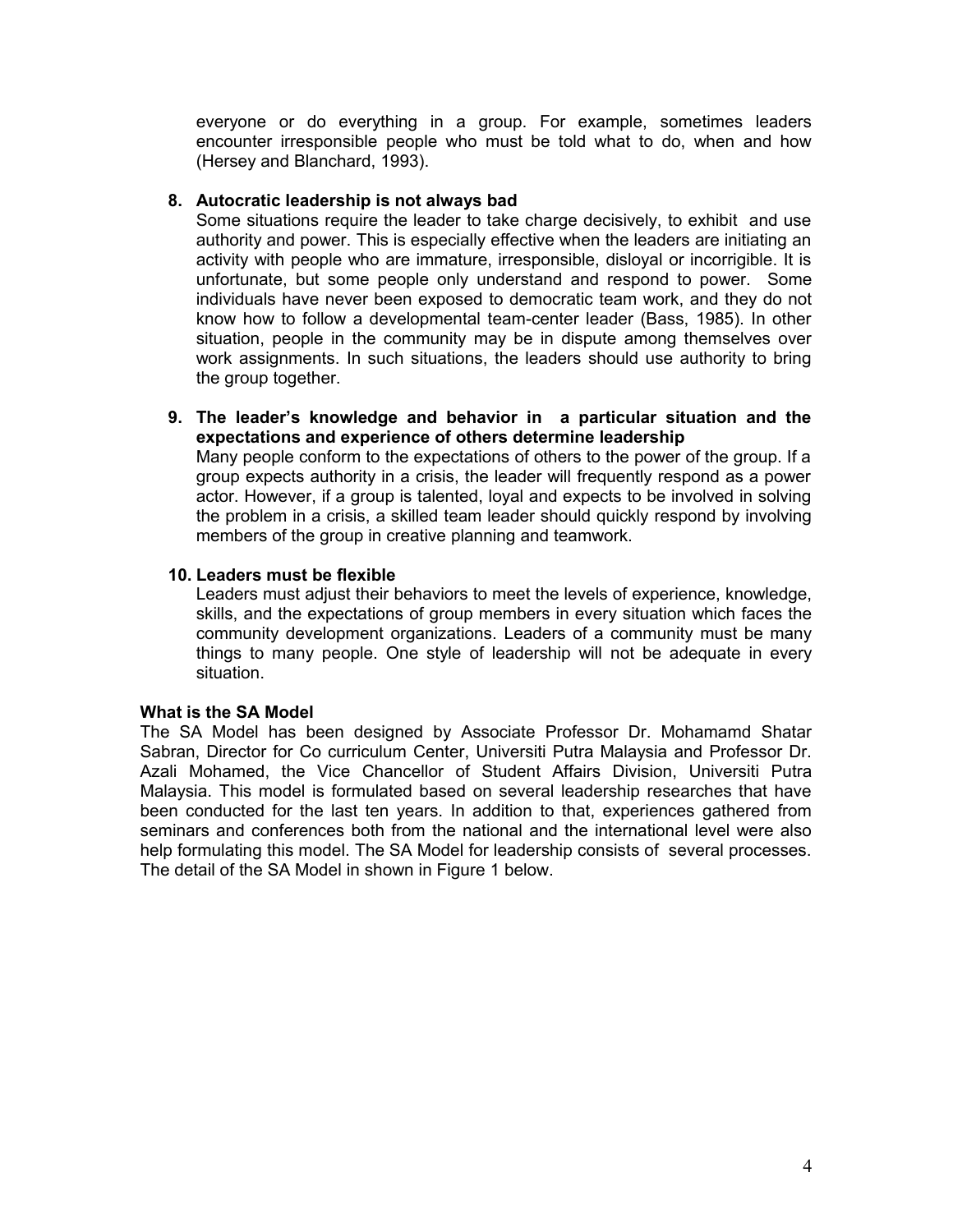



According to this model, the first process is ensuring the candidates acquire three basic criteria, which are the trait, behavior and skills. These three basic criteria could be obtained naturally (born with it) or acquire by learning and training. However, regardless whether the candidates have the criteria naturally or by learning process, the SA Model would require all the candidates to go through the process of obtaining the three basic criteria by undergoing leadership classes or leadership workshops organized by the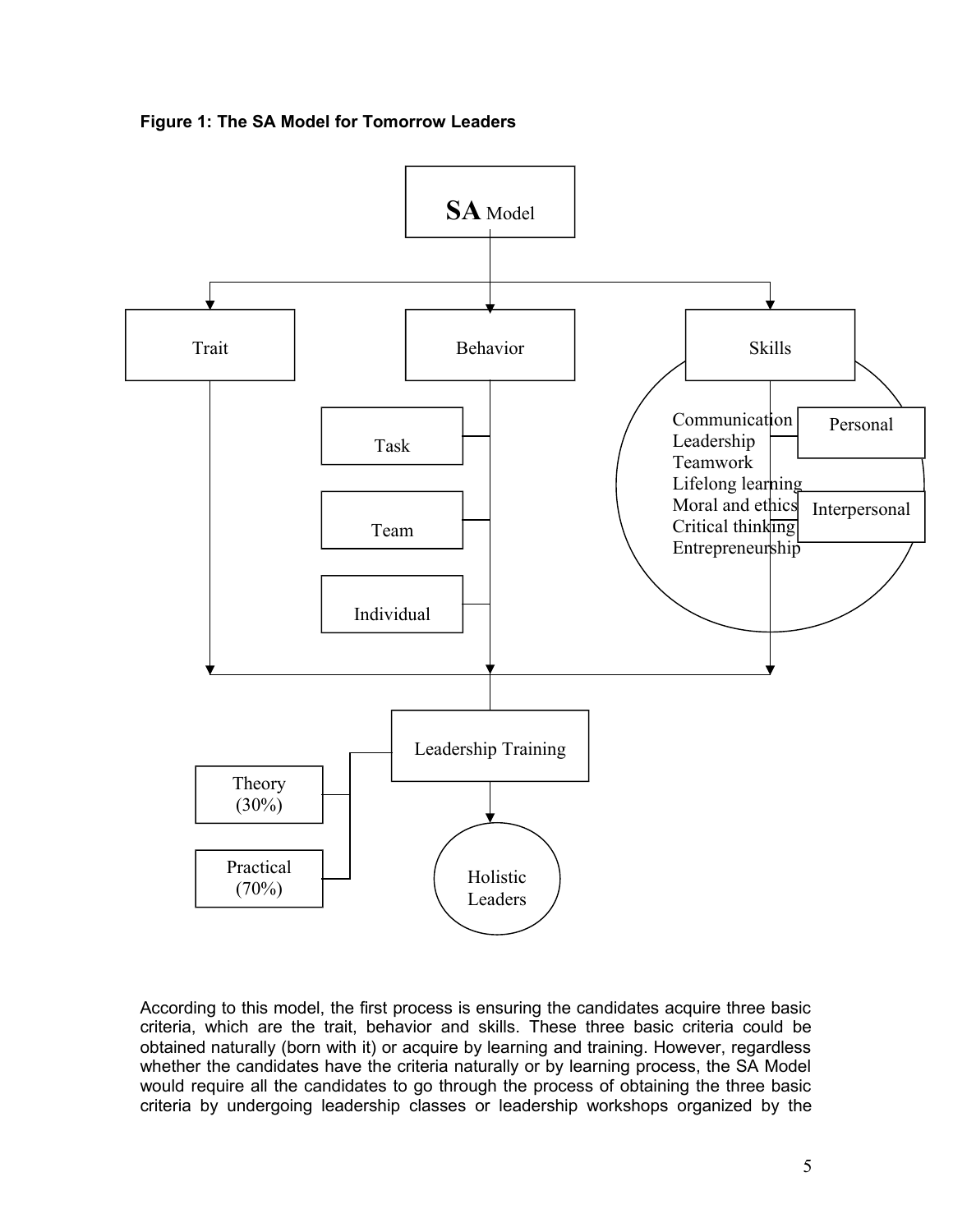organization itself or by other parties. Having these three basic criteria are very important as they are the foundation for holistic and outstanding leaders.

#### **The Traits of Leaders**

There are several leadership traits that have been identified based on various leadership researches and studies. One of the pioneer studies on leadership trait was conducted by Stodgill in 1945. In his book, *Leadership*, he has managed to gather more than 15 traits for effective and holistic leaders. This list has been added up to 20 traits by Mohammad Shatar (1999, 2003) in his study on leadership in two communities in Malaysia. The summary of leadership traits for effective and holistic leaders based on both studies is shown in Table 1 below.

#### **Table 1: Leadership Traits**

| <b>Leadership Traits For Holistic Leaders</b> |                        |  |
|-----------------------------------------------|------------------------|--|
| Self confident                                | Self determination     |  |
| Hard working                                  | Educated               |  |
| Willing to sacrifice                          | Creative               |  |
| Friendly                                      | Fluent in speaking     |  |
| Religious                                     | Open minded            |  |
| Working together                              | High motivation        |  |
| Respect                                       | Caring and responsible |  |
| Adaptable to situation                        | Diplomatic and tactful |  |
| Persistent                                    | Persuasive             |  |
| Tolerant of stress                            | Energetic              |  |
| Alert to social environment                   | Independent            |  |

Source: Stodgill (1945), Mohammad Shatar (1999, 2003)

#### **The Behavior of Leaders**

The behavior of leaders is based on the relationship and the interaction between leaders and other leaders and between leaders and followers. Gary Yulk in his book, *Leadership in Organization*, has identified three different means how leaders could carry relationship and interactions between leaders and followers which are based on task, team and individual. The detail description of how leaders use the element of task, team and individual as a mean for interaction and relationship is shown in Table 2 below: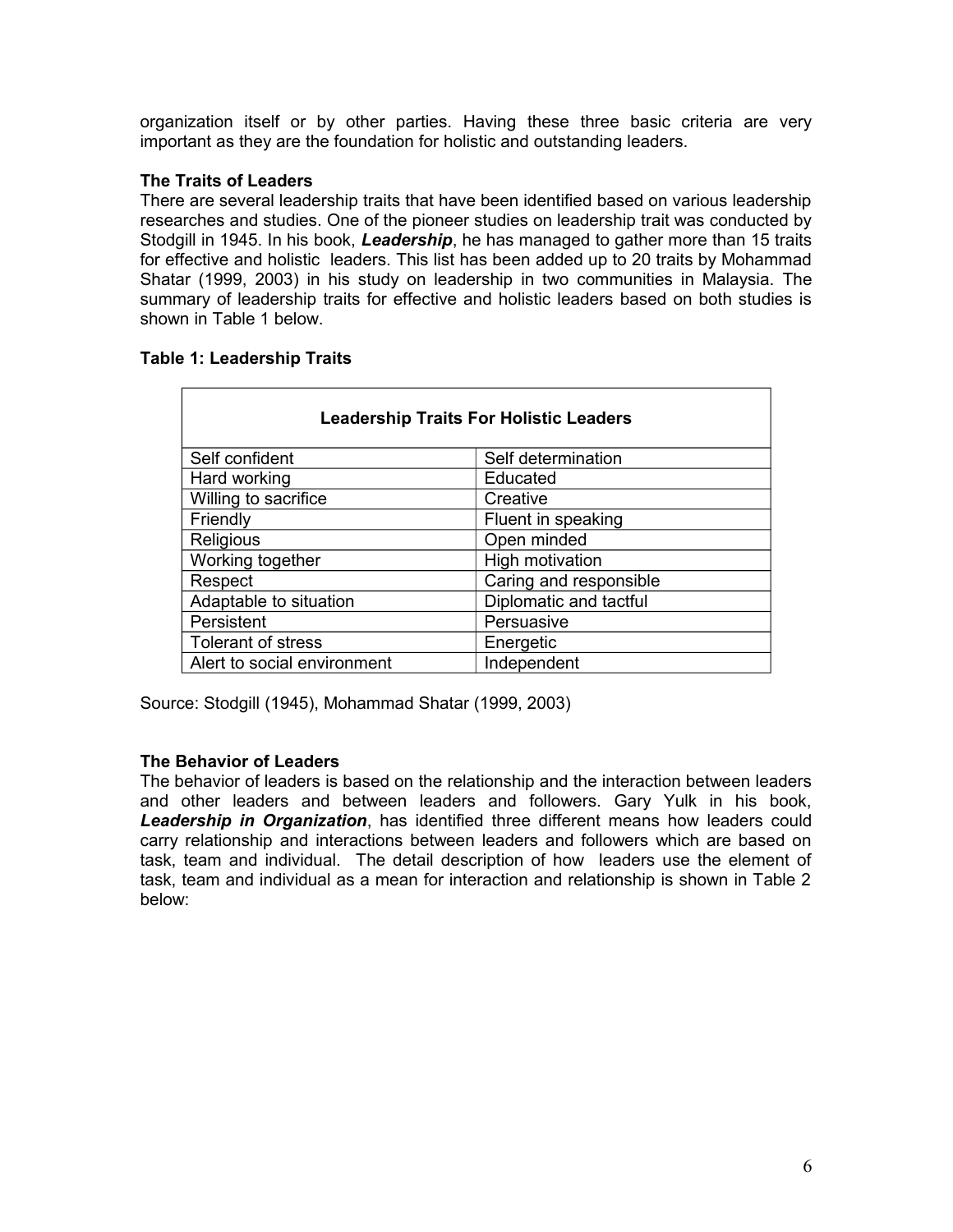### **Table 2: Means of Relationship and Interactions used by Leaders**

| Means      | Description                                                                                                                                                                                                                                                                                                                                                |
|------------|------------------------------------------------------------------------------------------------------------------------------------------------------------------------------------------------------------------------------------------------------------------------------------------------------------------------------------------------------------|
| Task       | Leaders perform their duties and<br>responsibilities based on the task<br>that has been assigned to them.<br>Leaders who are using this mean<br>are also known as result or outputs<br>oriented leaders.                                                                                                                                                   |
| Team       | Leaders who are using this mean,<br>will encourage and give a special<br>to togetherness.<br>attention<br>The<br>that<br>leaders<br>believe<br>working<br>together could produce better and<br>more effective outputs or results.<br>The leaders who perform his duties<br>based on this approach is also<br>the social<br>emotion<br>known as<br>leaders. |
| Individual | Leaders who are using this mean,<br>will carry out their duties and<br>responsibilities as leaders based on<br>their own personal judgment. The<br>skills, experiences together with<br>their expertise would help them to<br>perform their duties as leaders.                                                                                             |

Source: Stodgill (1945), Mohamamd Shatar (1999, 2003)

#### **The Skills for Leaders**

According to Ken Kay, a Phoenix-based consultant who serves as an officer for the Partnership for 21st Century Skills, defines the skills for leaders are few basic leadership skills mainly the critical thinking, interpersonal communication and innovation skills that are needed before they could become leaders. In fact, according to him, these basic skills are more important than technical skills and expertise. The studies have also found that, success in the workplace stems from having these abilities, regardless of what kind of work a person does.

The SA Model however, has expanded the scope of skills needed by leaders. Using the idea of soft skills concept, coined by the Minister of Higher Education (MOHE) of Malaysia, the SA Model has incorporated all the seven soft skills suggested by MOHE in the model. All of these skills are believed to be essential for holistic leaders.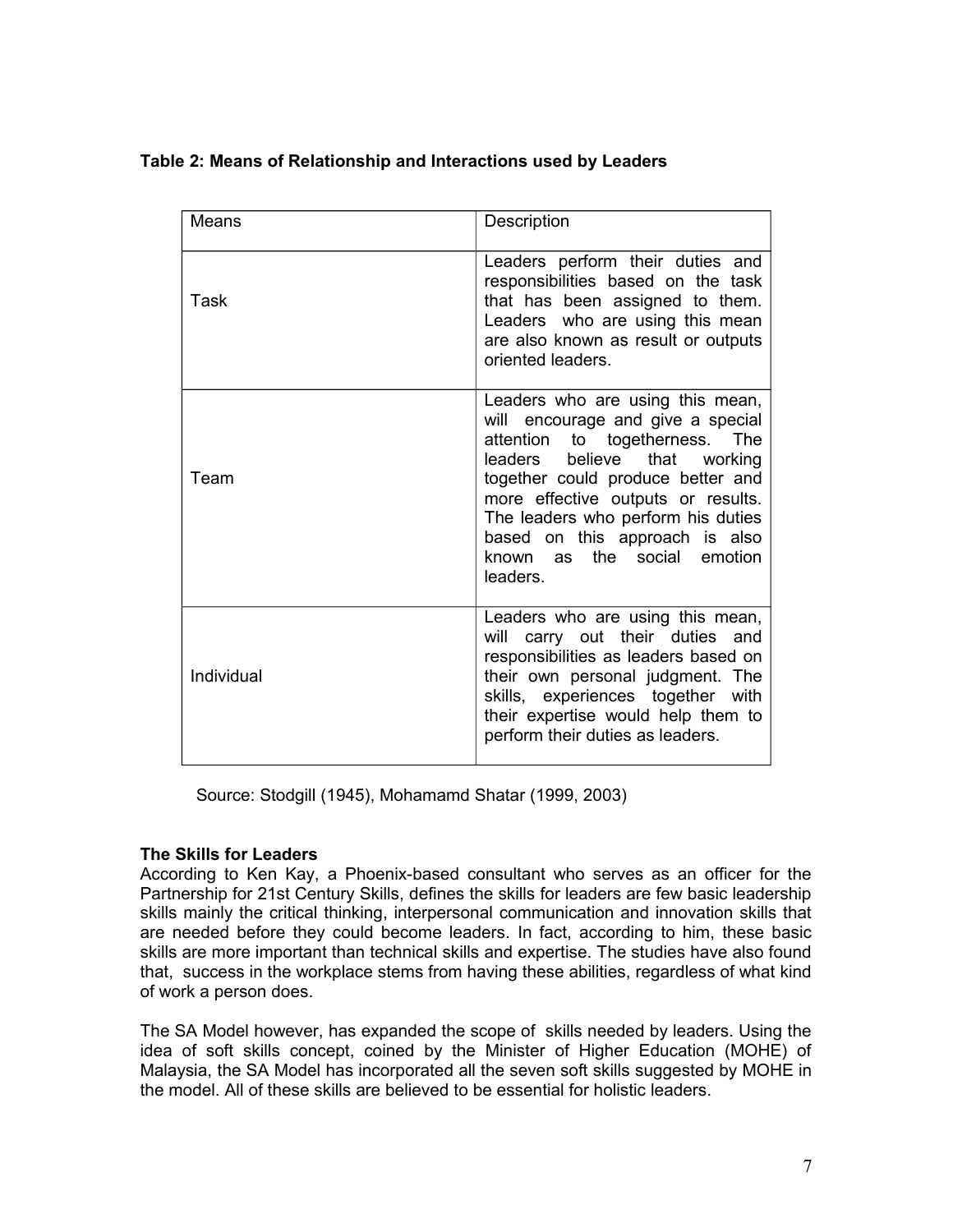What is soft skills? At present, there is no consensus on a precise definition of "soft skills," but in general the term is used to describe on-the-job abilities that go beyond any job and responsibility description. For example, an architect's ability to create and read blueprints would generally be described as a hard skill, whereas his or her ability to work effectively with co-workers, communicate with clients and manage projects would be lumped together under the soft skills banner. In the context of leadership, soft skills refer to the cluster of personality traits, social graces, abilities with language, personal habits, friendliness, and optimism that mark leaders to varying degrees. Soft skills complement hard skills, which are the technical requirements of a job as leaders.

The detail of the seven soft skills suggested by MOHE that has been incorporated by SA Model is shown in Table 3 below.

| <b>Soft Skills</b>                    | <b>Description</b>                                                                                                                                                                                            |
|---------------------------------------|---------------------------------------------------------------------------------------------------------------------------------------------------------------------------------------------------------------|
| Communication                         | Ability to express ideas clearly, effective, full<br>confident both in writing and speaking, verbal<br>and non-verbal.                                                                                        |
| Leadership                            | Ability to understand the basic theories of<br>leadership and the ability to lead others.                                                                                                                     |
| <b>Teamwork</b>                       | Ability to establish good relationship and<br>interaction with other people to achieve the<br>goals.<br>Ability to understand other people needs and<br>expectations among members in group.                  |
| Lifelong learning                     | Ability to find and manage the relevant<br>information from various resources.<br>Ability to accept new ideas and keen for new<br>knowledge.                                                                  |
| Moral and ethics                      | Ability to perform duties and responsibilities<br>professionally and the ability to analyze the<br>impact, economically, socially, and morally<br>from any decisions made.                                    |
| Critical thinking and problem solving | Ability to identify, analyze, justify and evaluate<br>the problems in various<br>situation and<br>discussion.<br>Ability to initiate and to expand the thinking<br>process and creativity in problem solving. |
| Entrepreneurship                      | Ability to identify opportunities in business and<br>the ability to plan, explore, and evaluate<br>opportunities.                                                                                             |

#### **Table 3: The Seven Soft Skills**

Source: MOHE, 2006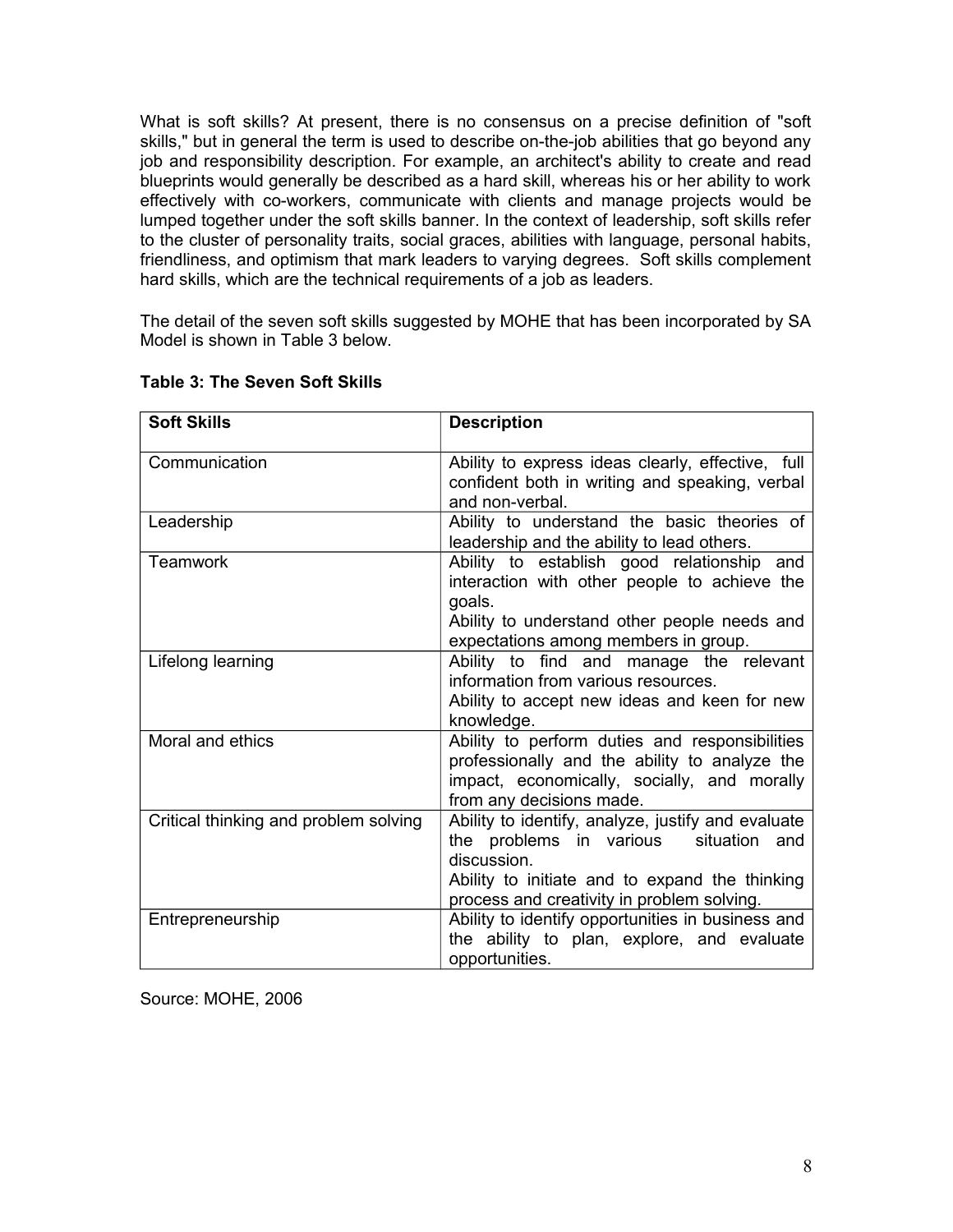#### **Leadership Training**

In this process, all the identified and selected leaders who have gone through all the previous processes and have met all the criteria needed are required to attend the Leadership Training (LT) session. In this session, leaders are trained and taught how they could apply all the leadership criteria as leaders. This session will help all the leaders to bind and incorporate all the leadership skills and traits and train them how to apply all the skills and traits in their leadership practices. In order to accomplish the objective, this LT session must be conducted in accordance to the Module that has been designed for LT. The illustration how the LT session is used to bind all the leadership traits and skills to produce holistic leaders is shown in Figure 2 below.

LT is conducted based on the 70-30 approach, which is 70 percent practical and 30 percent theory. Thus, leaders attending this training are required to practice all the leadership skills and traits through the activities and games that have been designed in the module. Leaders are to make aware about all the leadership skills and traits during the debrief session. LT believes that, by conducting the training using the 70-30 approach it will help the leaders to learn and realized the most the significant of having, using, and combining all those skills and traits before holistic leaders are produced. The approach used by LT Module is also known as the concept of *Learn By Doing* (CDA, 1999). *Learn by Doing* approach or concept is a new approach in many training program and it has been proven effective to accomplish the objective of the session (CDA, 1999).



#### **Figure 2: Leadership Training and Holistic Leaders**

#### **Holistic Leaders**

Holistic leaders are leaders who are able to translate all the leadership theories and concepts into action (Regina, 2007). Holistic leaders produced by the SA Model are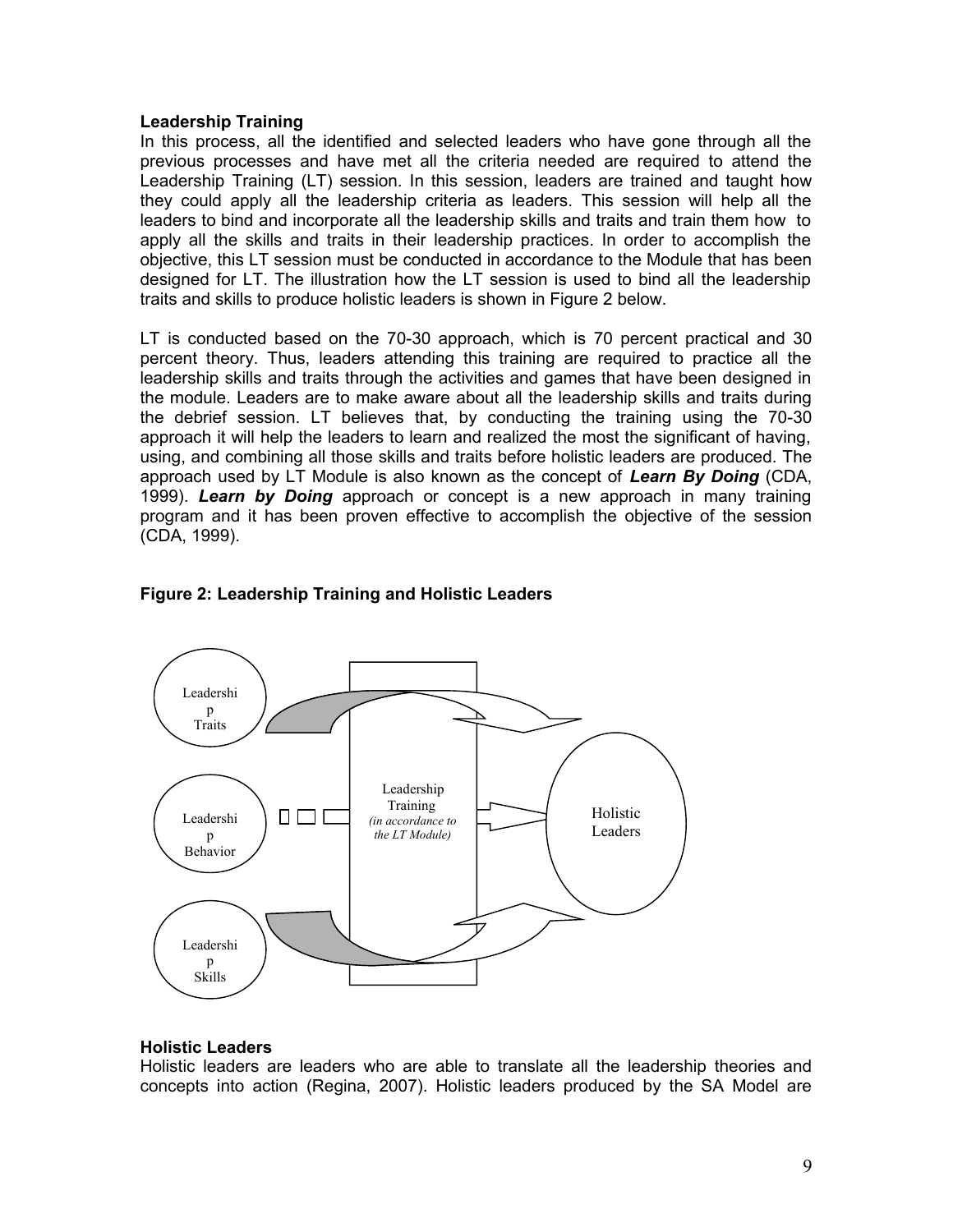expected to have the following criteria, as there are believed to be required and needed by the future leaders. The criteria are the following:

- They are able to lead from their mind, the heart, and the soul
- **They are able to apply a methodology that encompasses a developmental** systematic approach in order to impact oneself as leader, other as followers, and the environment.
- They are able to reflect a journey that leads toward transformation at the individual, team, and organizational or community level.

This model is also expected to produce leaders who are able to apply all the 10 dimension of holistic leaders as described by Elliot Leadership Institute which are IT enabler, team developer, change agent, communication champion, culture expert, customer service ambassador, mentor, financial result expert, relationship builder, and strategist. The detail explanation and the description of the 10 dimension of holistic leaders are illustrated in Figure 3 and Table 4 below.

#### **Figure 3: 10 Dimensions of Holistic Leaders**



**Source: Elliot, 2007.**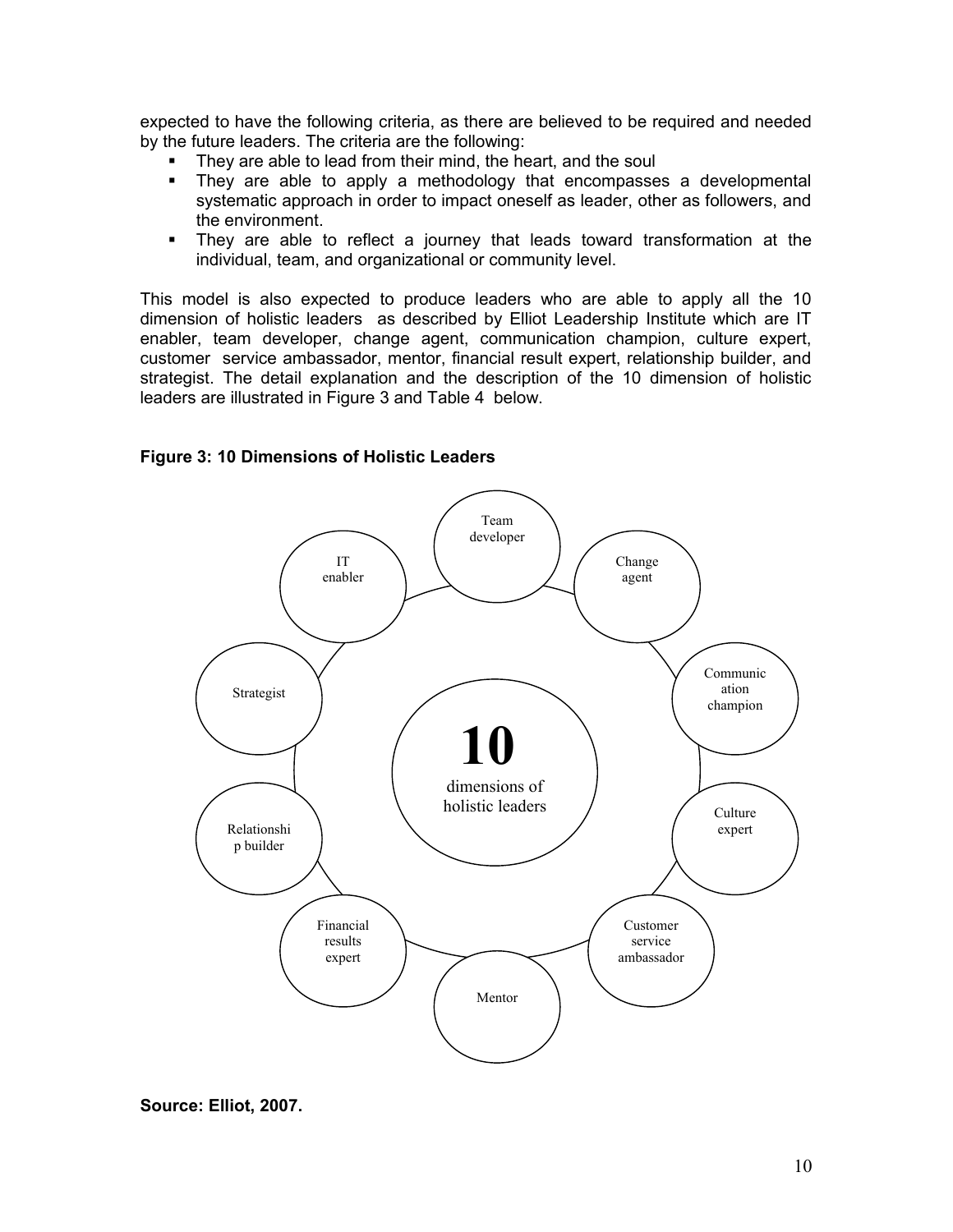| <b>Dimension of Holistic</b>   | Description                                                                                                                                                                                                                                                                               |
|--------------------------------|-------------------------------------------------------------------------------------------------------------------------------------------------------------------------------------------------------------------------------------------------------------------------------------------|
| Leaders                        |                                                                                                                                                                                                                                                                                           |
| IT enabler                     | Understands and leverages the latest technological tools and<br>communications resources to build and sustain a competitive<br>advantage. Utilizes the most appropriate technologies in<br>information, communication and operational systems to improve<br>organizational effectiveness. |
| Team developer                 | Cultivates individual talents and encourages mentoring at all<br>levels. Strives to continually elevate the effectiveness of the team<br>by staffing with high level talent and developing team members.                                                                                  |
| Change agent                   | Embraces change and leads the team through innovation and<br>rapid responses to change. Create an environment that foster<br>creative thinking and decision making                                                                                                                        |
| Communication<br>champion      | Demonstrates excellent two-way communication skills with all<br>levels of the organization in written, verbal and group<br>presentation delivery styles. Listens and seeks feedback from<br>others to insure communication is open, consistent and<br>processed successfully.             |
| Culture expert                 | Aligns organization vision, mission and values with business<br>strategies. Creates and sustain strong organizational culture to<br>improve the organization's ability to adapt to change, embrace<br>innovation, and remove obstacles to success for its individuals<br>and teams.       |
| Customer service<br>ambassador | Responsive to both international and external customers and<br>partners. Dedicated to providing the highest level of service,<br>resources and support to all customers.                                                                                                                  |
| Mentor                         | Values the diversity of others and seeks to foster an inclusive<br>work environment. Promotes creative thinking and seeks<br>opinions of other without playing favorites.                                                                                                                 |
| Financial<br>result<br>expert  | Establishes financial expectations and operating budget. Set<br>accountability for results. Evaluates and monitors results in order<br>to provide continuing feedback and guidance to improve financial<br>performance.                                                                   |
| Relationship builder           | Builds and maintain effective and collaborative relationships with<br>diverse stakeholders and facilitates teams success. Initiates and<br>cultivates strategic internal and external networking relationships<br>that foster both individual and organizational goals.                   |
| Strategist                     | Aligns organization vision with long term strategies. Develops<br>strategies by engaging key stakeholders in the process. Fosters<br>creative and innovative thinking from a diverse and inclusive<br>team and considers both short and long-term strategies.                             |

## **Table 4: The Description of the 10 Dimension of Holistic Leaders**

Sources: Elliot, 2007.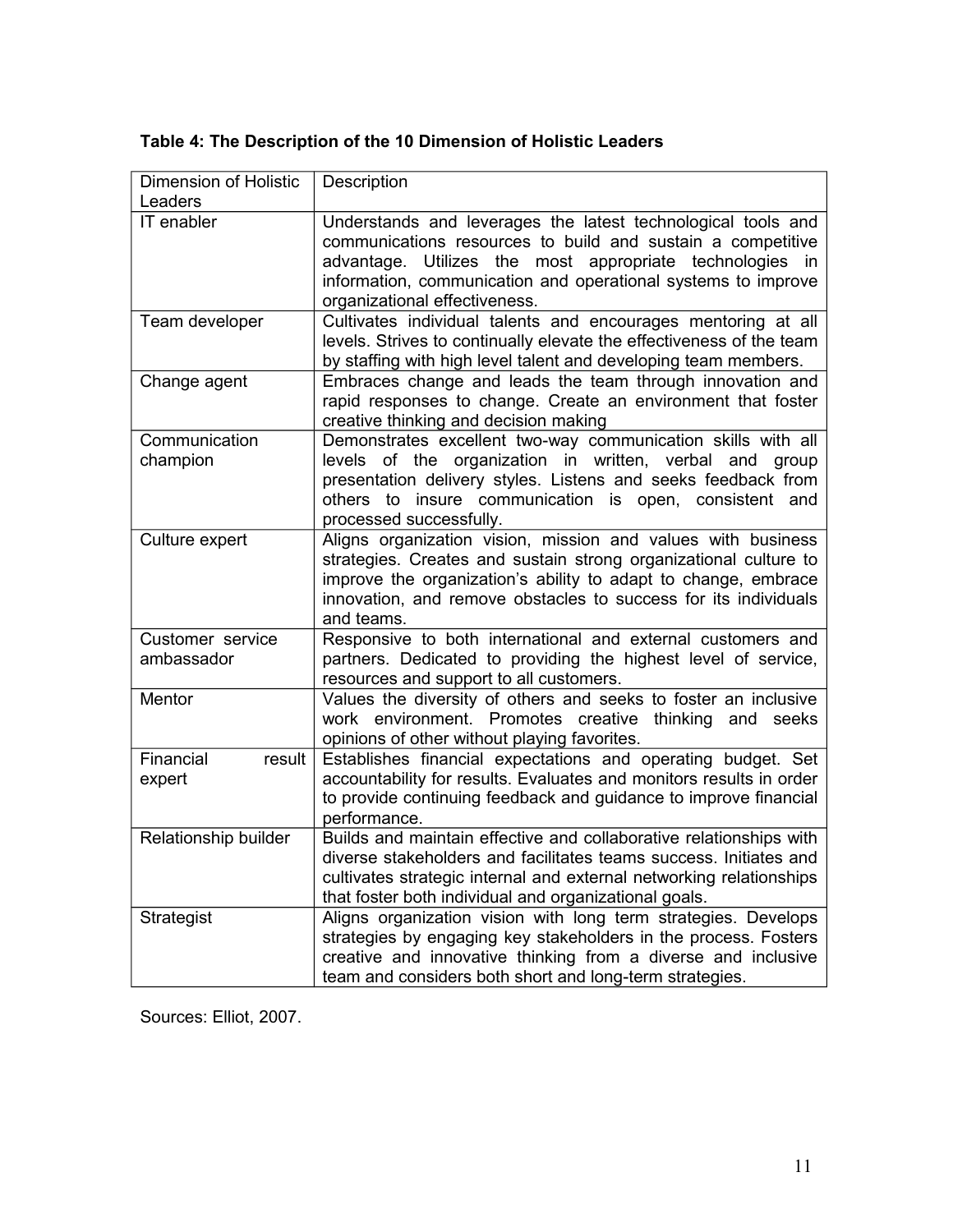#### **The SA Model and tomorrow leaders in Malaysia**

Iman Al-Ghazali once said, *if your want to see what is going to happen to your people, communities, and your countries in the future, just look at your young generation. If they are very strong, well discipline, committed and responsible, your people, communities and your countries will be strong and prosperous in the future. However, if your young generation are weak, no quality and irresponsible, your people, communities and your countries will experience difficulties and troublesome in the future.*

On the basis of what Iman Al-Gahzali has said, it is very important for Malaysia to take a very serious consideration about the future leaders. Proper planning and preparation needs to be prepared so that the future of the country is not going to be at stake. The people of Malaysia have to ensure that, the future leaders have to carry the leadership responsibilities as what the existing leaders are doing or better.

To accomplish the objective, the SA Model has offered a solution or the alternative for developing the future leaders. Students are the young generation of the country. At present Malaysia is having more than 40% of young generation. These young generation is going to be the future leaders of the country.

To ensure they could be the future leaders and could perform the duties and responsibilities with full commitment and honesty, they need to be trained and tested. Malaysia is definitely does not want to put her future at risk by electing no quality leaders. To ensure good quality leaders are produced, young generation or students who have interest to be leaders in the future have to employ the SA Model prior to their appointment as leaders in the future. The SA Model is ensuring all of the participants who have gone through and completed the model would be able to carry the job and responsibilities as leaders with flying colors. By doing this effort, Malaysia is able to accomplish her goal to be one of the most developed nations in the world by 2020. Malaysia, *CEMERLANG, GEMILANG DAN TERBILANG.*

#### **Conclusion**

The future leaders are very important for the success of any country. Choosing or having leaders with good quality and are able to manage the people, community and the country effectively need to be the main concern of the people today. No country is willing to put their future at risk by electing no quality leaders. Malaysia is no exception. The current leaders in Malaysia are working very hard to secure the security and the prosperity of the country in the future. However, if the leaders of the future fail to perform their responsibilities as what the existing leaders are doing, Malaysia may not be able to achieve her mission to be one of the most developed nations, socially, politically, and economically, by 2020. For that purpose, this paper is proposing the SA Model to be employed as a training module for the future leaders in this country. It is hope that, by employing the SA Model, Malaysia could ensure that the future leaders in this country meet all the leadership qualities that are needed to sustain the development and the prosperity of the country, yesterday, today and tomorrow.